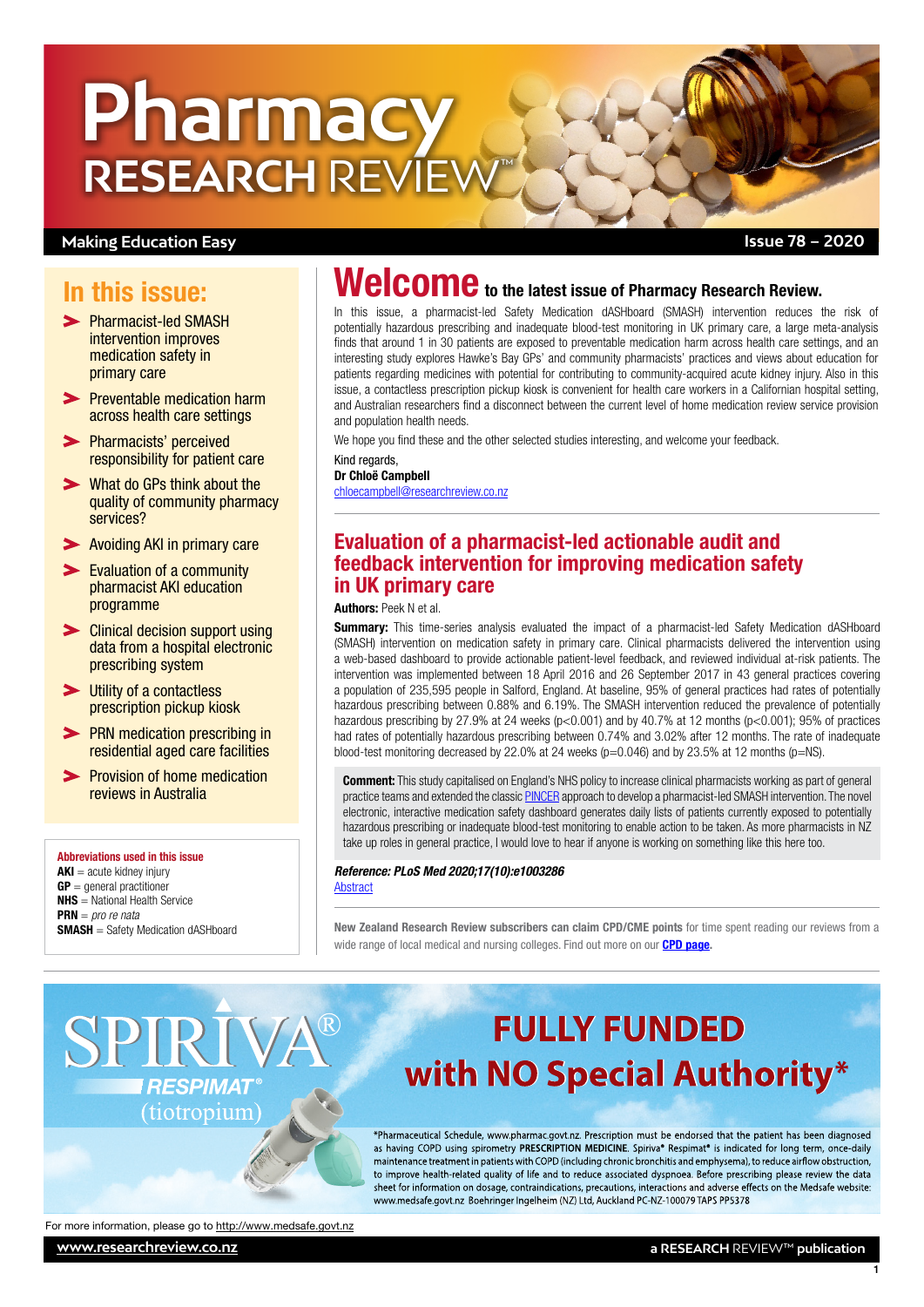#### **HYPOTHYROIDISM**

## <span id="page-1-0"></span>FOLLOW THE 3Cs FOR TSH BALANCE [AND BETTER PATIENT](http://www.medsafe.govt.nz)  **COMPLIANCE**



FULLY FUNDED

**References:** I. Hennessey JV. Issues in Hypothyroidism: Prevalence, Diagnosis & Critical Therapy Considerations. Hypothyroidism<br>Forum Report. 2003; 1-16. 2. AACE Thyroid Task Force. AACE medical guidelines for the evaluat and hypothyroidism. Endocr Pract 2002;8(6):457–69. **Synthroid®**(levothyroxine sodium) 25micrograms, 50micrograms and 100micrograms tablets is a fully funded Prescription Medicine for replacement or supplemental therapy in patients of any age<br>or state with hypothyroidism of any aetiology except transient hypothyroidism. Before prescribing data sheet for information on dosage, contraindications, precautions, interactions and adverse<br>effects available on the Medsafe website at www.medsafe.gov.t.nz. Synthroid® is a registered<br>trademark of Mylan NZ Limited, Auc **Mylan** 

For more information, please go to [www.medsafe.govt.nz](http://www.medsafe.govt.nz)

## Preventable medication harm across health care settings

### Authors: Hodkinson A et al.

PO for

**Summary:** This systematic review and meta-analysis determined the prevalence, severity and type of preventable medication harm in various health care settings. A search of Medline, Cochrane library, CINAHL, Embase and PsycINFO from 2000 to 27 January 2020 identified 81 observational studies (n=285,687) that were suitable for inclusion. Meta-analysis of the data found that the prevalence of preventable medication harm was 3% and the prevalence of overall medication harm was 9%. The highest rates of preventable medication harm were seen in elderly patient care settings (11%), intensive care (7%), highly specialised or surgical care (6%) and emergency medicine (5%). Preventable medication harm was mild in 39% of cases, moderate in 40%, and clinically severe or lifethreatening in 26%. The highest rates of preventable harm occurred at the prescribing (58%) and monitoring (47%) stages of medication use. Preventable harm was greatest in medicines that affected the central nervous system and the cardiovascular system.

**Comment:** In 2017, the World Health Organization launched a global initiative to develop approaches to reduce severe, preventable medication harm in all countries by 50% over the next 5 years. Unfortunately, achievement of this goal has likely been affected by COVID-19, but the findings of this study do help indicate several key areas that would make sense to target first. Of note, there were 6 patients on the research advisory panel for this project who were involved in a variety of aspects including developing the research questions and advising on interpretation and dissemination of results.

*Reference: BMC Med 2020;18(1):313* [Abstract](https://bmcmedicine.biomedcentral.com/articles/10.1186/s12916-020-01774-9)



## **[CLICK HERE](http://www.researchreview.co.nz/nz/Clinical-Area/Other-Health/Pharmacy.aspx?Show=RR-All)**

**to read previous issues of Pharmacy Research Review**

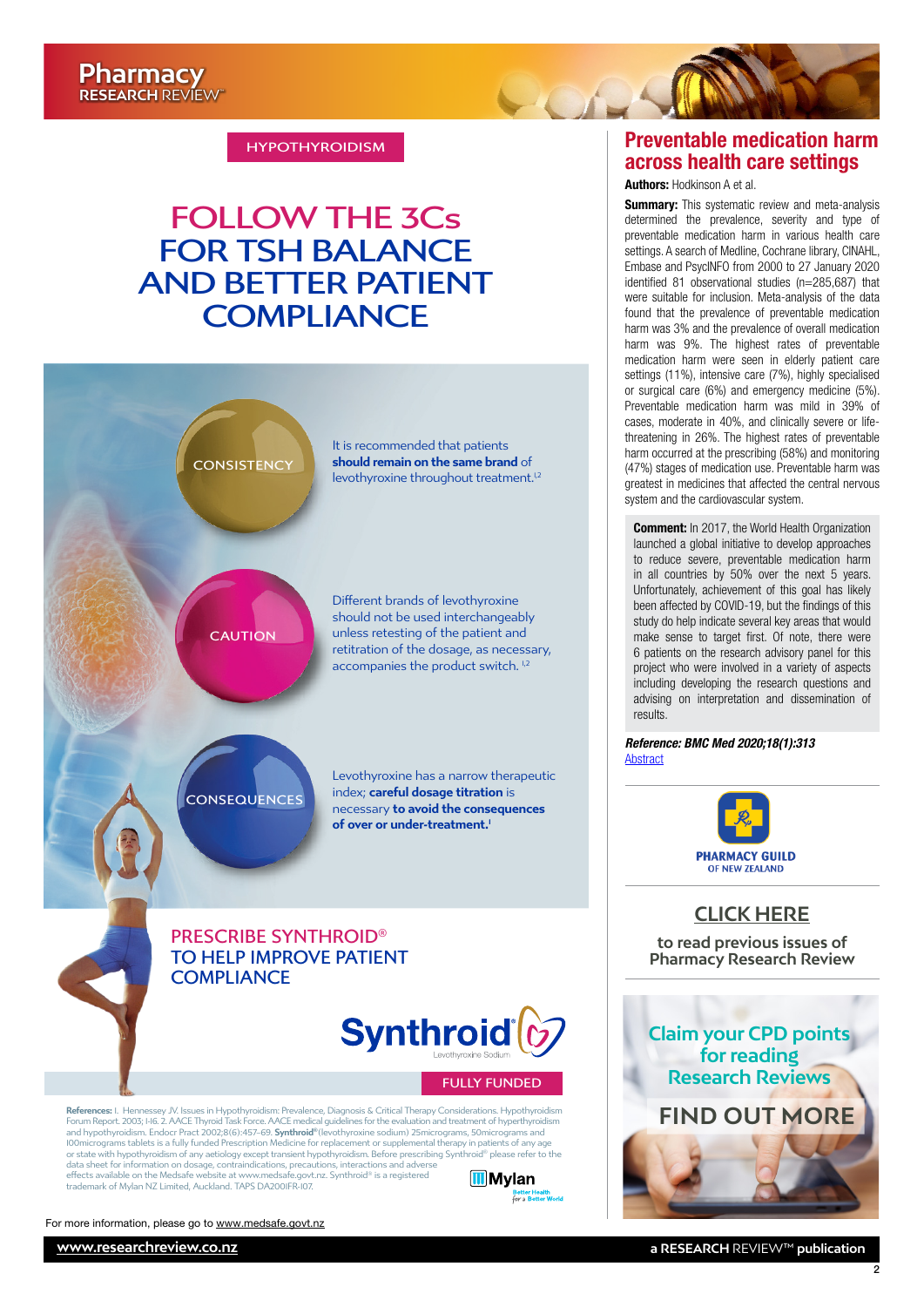## <span id="page-2-0"></span>Pharmacists' perceived responsibility for patient care when there is a risk of misadventure

#### Authors: Bennett G et al.

**Summary:** This Australian study investigated community pharmacists' perceived responsibility for patient care when there is a risk of misadventure. 21 community pharmacists working in Brisbane were interviewed about how they would respond (and their perceived responsibility) when faced with a scenario involving a patient suffering fatal toxicity as a result of misuse of opioids. The pharmacists' responses to the scenario were mostly similar, but they differed with regard to their perceived responsibility. Most of them described their scope of practice in terms of medication management (with a focus on patient outcomes), but some described a narrower scope of practice that focused on either medicine supply or legal aspects.

**Comment:** The range in views in this Australian study regarding pharmacists' perception of their responsibilities suggests this area may warrant greater discussion within the profession. It would also be useful to explore the topic with an interprofessional lens to discover whether the views of pharmacists and prescribers are aligned. The researchers had based the vignette presented to participants on a real coronial case in which the coroner's criticisms of the pharmacy included lack of documentation regarding the individual pharmacist's decisions and contact with prescribers.

*Reference: Int J Pharm Pract 2020;28(6):599-607* [Abstract](https://onlinelibrary.wiley.com/doi/10.1111/ijpp.12580)

## *"What counts can't always be measured"*: A qualitative exploration of general practitioners' conceptualisation of quality for community pharmacy services

#### Authors: Watson M et al.

**Summary:** This UK study investigated GPs' perspectives on quality of care in the community pharmacy sector. 20 GPs from Scotland and England were interviewed. Analysis of their responses found multidimensional and inter-related concepts of quality; mostly related to patient benefit but also an impact on GP workload. The GPs cautioned that 'what counts can't always be measured', and their expectations of quality often mirrored those of their own sector. Pharmacist involvement was expected to ensure quality in the management of acute consultations, but the GPs lacked awareness of community pharmacy personnel type, roles and training. Independent pharmacies were sometimes perceived to be associated with higher quality service delivery than larger chain organisations.

**Comment:** This UK-based study takes a novel approach to considering quality of community pharmacy services: asking GPs. It explored GPs' views about the quality of community pharmacy services in general and more specifically using the concept of 'always events' and the management of acute consultations. The findings of this research could be used to start interprofessional conversations that lead to improved interprofessional understanding, dismantled silos and more cohesive approaches to primary health care.

*Reference: BMC Fam Pract 2020;21(1):244* **[Abstract](https://bmcfampract.biomedcentral.com/articles/10.1186/s12875-020-01319-2)** 

#### Independent commentary by Dr Chloë Campbell



recently completed a PhD investigating the medicines information needs of general practitioners and the information support roles of pharmacists in New Zealand. Chloë was co-convenor of the Medicines Information and Clinical Pharmacy Special Interest Group of the New Zealand Hospital Pharmacists Association for 7 years. FOR FULL BIO [CLICK HERE](http://www.researchreview.co.nz/nz/Writers.aspx?area=13679&id=13679)



## Avoiding acute kidney injury in primary care: Attitudes and behaviours of general practitioners and community pharmacists in Hawke's Bay

#### Authors: Vicary D et al.

**Summary:** This study explored current practices and views of Hawke's Bay GPs and community pharmacists regarding patient education about medicines with potential to cause AKI. Two online anonymous surveys of GPs and community pharmacists working in Hawke's Bay were administered in 2015–2016; 22% of GPs and 34% of pharmacists responded. Most respondents felt they had the expertise to educate patients on temporarily withholding 'at-risk' medicines during acute dehydrating illnesses. Although 78% of GPs expressed confidence in pharmacists providing this patient education and 54% welcomed pharmacist contact regarding a 'triple whammy' prescription, pharmacists did not routinely provide this patient education or contact GPs.

**Comment:** This paper forms part of a series of related research set in Hawke's Bay. In the last issue of *[Pharmacy Research Review](https://www.researchreview.co.nz/nz/Clinical-Area/Other-Health/Pharmacy/NZ-Pharmacy-Research-Review-Issue-77.aspx)* there was an exploration of patient awareness around temporarily discontinuing 'at-risk' medicines when unwell with conditions that might lead to dehydration. This paper provides the interprofessional lens of pharmacist and GP attitudes and behaviours. It finds that expectations are not always in alignment, warranting further discussion.

*Reference: J Prim Health Care 2020;12(3):244-56* **[Abstract](https://www.publish.csiro.au/hc/HC19106)** 

## Demonstrating the value of community pharmacists in New Zealand educating a targeted group of people to temporarily discontinue medicines when they are unwell to reduce the risk of acute kidney injury

Authors: Vicary D et al.

**Summary:** This study evaluated a community pharmacist AKI education programme aimed at patient self-management during acute dehydrating illnesses. Potential participants were identified by the pharmacists when they presented a prescription for a study medicine. They then completed a short demographic questionnaire before being given verbal AKI information and advice on self-management during acute dehydrating illness (including withholding medicine). Participants were given takehome information, and were contacted 4–11 months later and invited to participate in a structured telephone interview. 113 adults were recruited and 93 (82%) were interviewed. 54 interviewees remembered the pharmacist's counselling, and 51 had kept the information sheet. 58 said they would temporarily withhold medicines during acute dehydrating illnesses, and 38 said they knew when to restart their medicines.

**Comment:** This study completes the AKI series of research with an education intervention conducted by community pharmacists to provide 'sick day guidance' about appropriately withholding key medicines temporarily when acutely unwell, as part of an AKI harm-reduction strategy. The researchers continued their integrated approach where local medical centres were made aware of the study and individual GPs were informed when their patients received the education intervention.

#### *Reference: Int J Pharm Pract 2020;28(6):569-78* [Abstract](https://onlinelibrary.wiley.com/doi/abs/10.1111/ijpp.12666)

Independent Content: The selection of articles and writing of summaries and commentary in this publication is completely independent of the advertisers/sponsors and their products.

Privacy Policy: Research Review will record your email details on a secure database and will not release them to anyone without your prior approval. Research Review and you have the right to inspect, update or delete your details at any time.

Disclaimer: This publication is not intended as a replacement for regular medical education but to assist in the process. The reviews are a summarised interpretation of the published study and reflect the opinion of the writer rather than those of the research group or scientific journal. It is suggested readers review the full trial data before forming a final conclusion on its merits.

Research Review publications are intended for New Zealand health professionals.